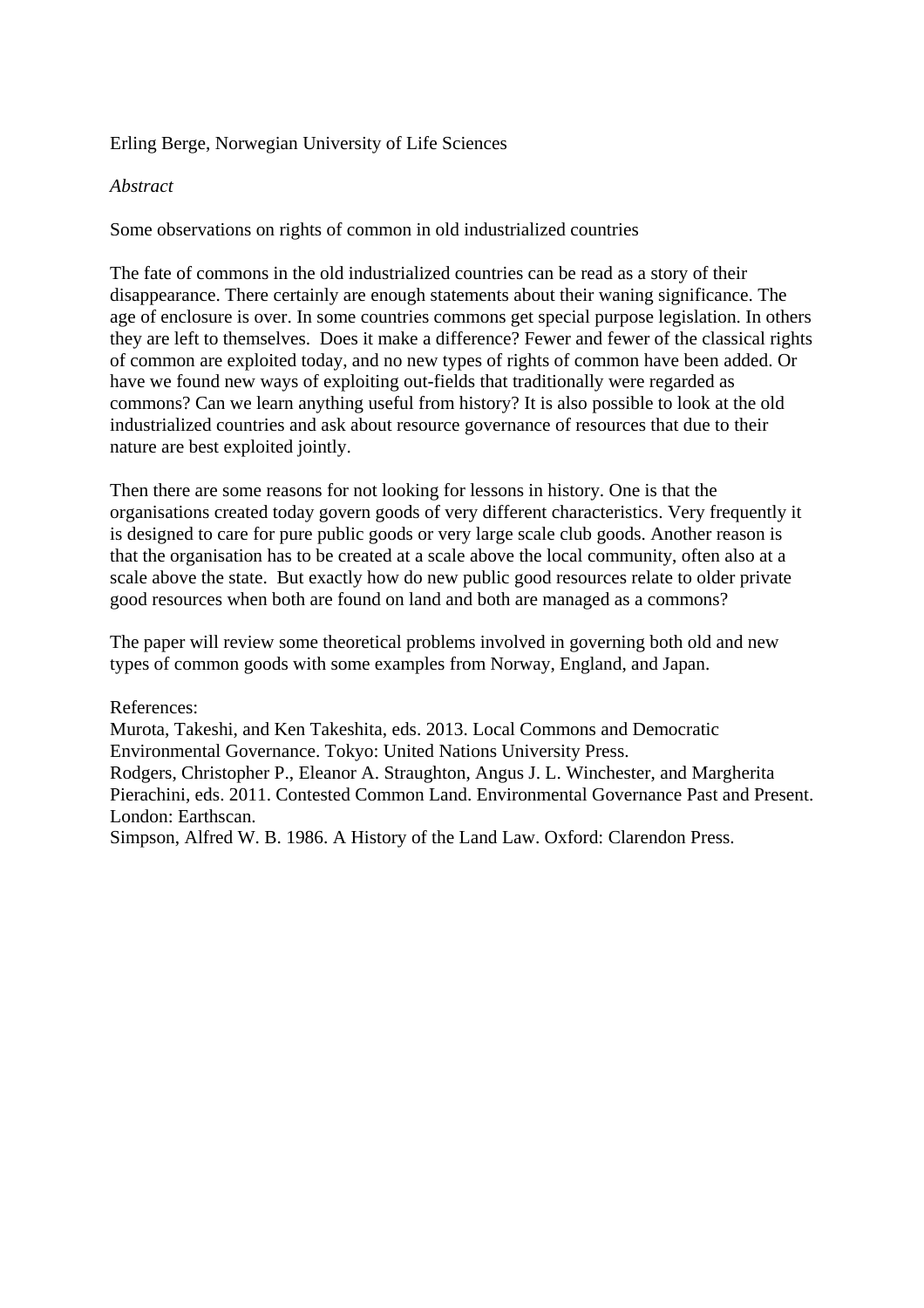Erling B Berge, Norwegian University of Life Sciences

# **On T The Com mmons of Deve eloped I Industr rialized Countr ries**



# **Introduction**

In 2008 Oslo got a new opera house (above). This summer visitors to the opera house were met with the following announcement: "Here comes the "Opera Commons".



It is also explained in English: "Operaallmenningen, the Opera Common, ... will be a multi-functional meeting place for cultural events, recreational activities and people passing t through."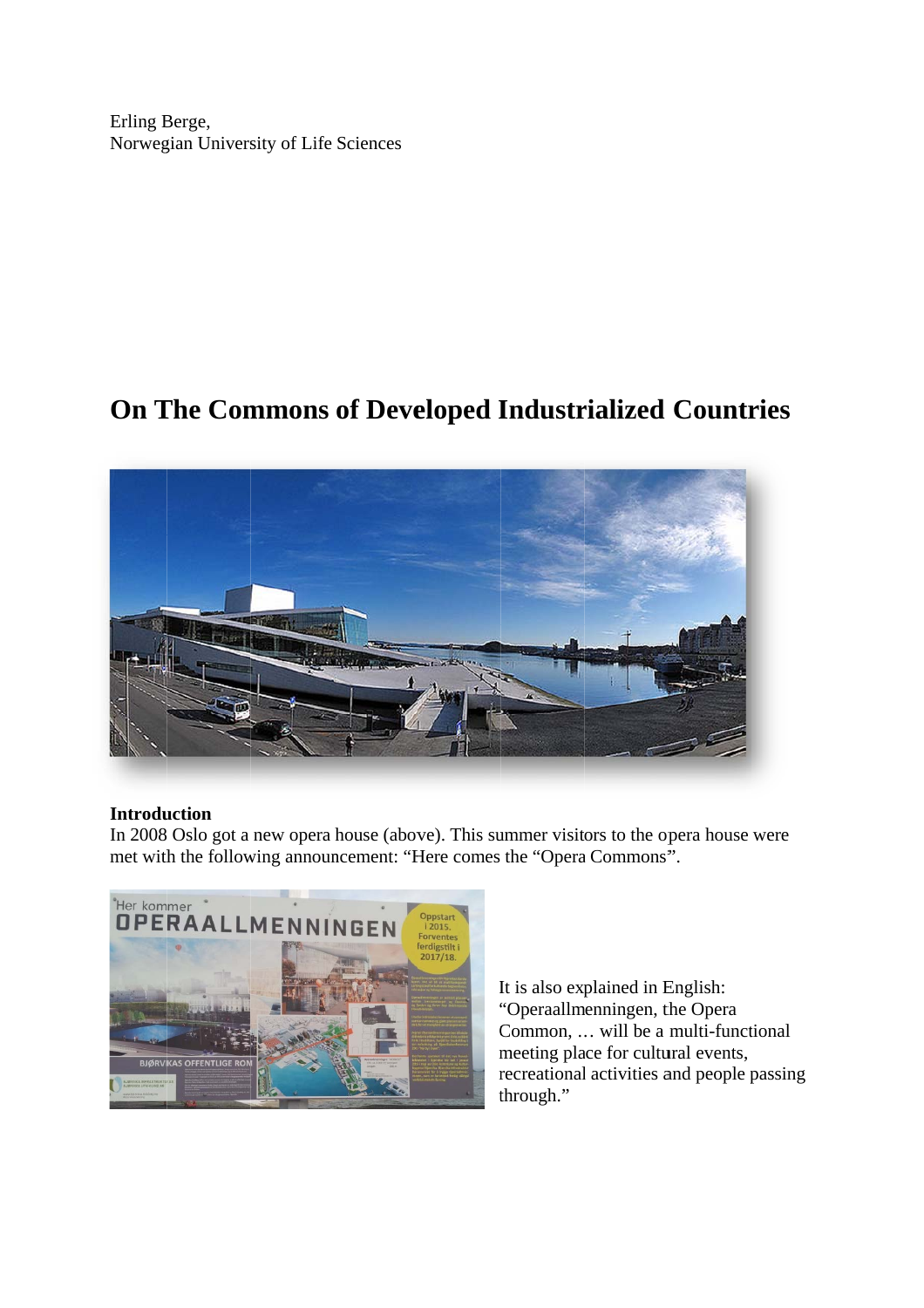

The announcement is interesting. The Norwegian word "allmenning" is usually translated as "commons" and will in most cases designate a very old form of joint ownership or ownership in common among a well-defined group of commoners. Their current legal reality is regulated in legislation from 1857, 1863 and 1920 with the last major revision from 1992<sup>1</sup>.

The naming of this square<sup>2</sup> as the "Opera commons", located beside the Opera house and in front of the new library of Oslo, will, in the tradition of the main square of Bergen, called "Torgallmenningen", indicate that an urban commons in Norway is constructed as an urban area with very little "green stuff". It will appear as very different from the urban parks that are constructed as nature areas with grass, trees and flowers, sometimes with a classical garden design. In their green appearance urban parks are similar to national parks.

The tradition of English village greens and town greens are rooted in traditional commons that used to be available for people in villages and towns to graze their animals. For the most part they have evolved into urban parks but usually with few elements of garden design included. In Norway the traditional urban commons were called "takmark" and have today

 <sup>1</sup> The acts are available in English translation in Berge, Mitsumata, and Shimada (2011).

<sup>&</sup>lt;sup>2</sup> The "Operaallmenning" has got its name within the large scale urban development called the Fjord City with several other squares named as commons in the same fashion: Festningsallmenningen, Stasjonsallmenningen, and Loallmenningen. See REGULERINGSBESTEMMELSER FOR BJØRVIKA - BISPEVIKA – LOHAVN, Oslo kommune, Byrådsavdelingene, S-4099, 15.06.2004.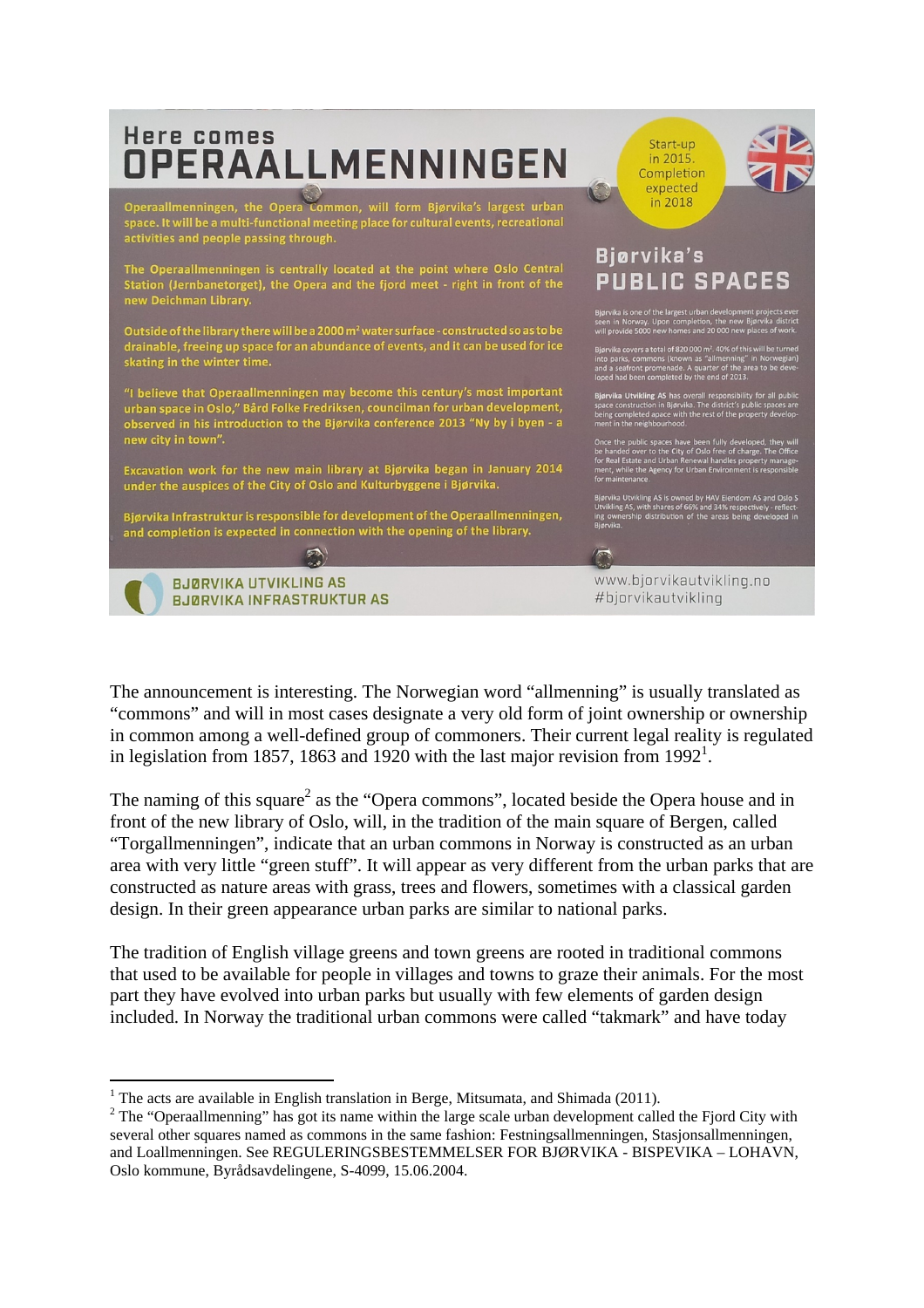disappeared as such, but in some places the area remains as "Bymark", available for the citizens for recreational activities (Christiansen, Sandnes, and Sætre 2006).

One might reasonably have expected that this area in Oslo had been named "Operatorget" (the Opera Plaza or Opera Square). One interpretation of the choice of "allmenning" (commons), to designate a place that is available for citizens of Oslo and their visitors as a "meeting place for cultural events, recreational activities and people passing through", is that it may be part of an international trend idolizing "the commons". This one may observe both in academia and in some political circles.

The present paper will discuss the emergence of these new ideas of commons against a backdrop of the fate of traditional commons in complex urban and industrialized societies. Understanding the enclosure of old commons as well as the success of new types of commons can be approached by some core concepts from the theory of the commons: the cost of excluding consumers, and the dynamic impact of consumption.

#### **"Reinventing the commons"?**

The fate of commons in the old industrialized countries can be read as a story of their disappearance. There certainly are enough statements about their waning significance<sup>3</sup>. The age of enclosure is over. In countries where the disappearing has been most noted, the remaining commons get special purpose legislation. In others they are left to themselves. Does it make a difference? Fewer and fewer of the classical rights of common<sup>4</sup> are exploited today, and no new types of rights of common have been added.

Yet there seems to be a growth in the commons imaginary. People see the utility of sharing resources in various ways and they pick up the label "commons" to explain what they are doing. Wagner (2012) writes about this growth. I observed the idolization of the commons at a meeting in Berlin in the fall of 2010. There were few traditional commons scholars. Listening to both public presentations and small group conversations gave pause for thought. The impression I took home was that for the majority of participants the commons represented a new ideology with some of the important desirable features of socialism, and few of the negative consequences associated with it. IASC's president was one of the keynote speakers and tried to introduce conceptual distinctions from the theory of the commons. But the academic approach seemed rather uninteresting for the conference participants. They and apparently many more share a belief in the need for, and desirability of, shared usage of commons resources.

In complex urban societies scholars have started to look at public infrastructure as a commons (Hess 2008), applying insight from the study of traditional commons. The importance of the road and railway infrastructure has been highlighted (Frischmann 2012; Jain and Moraglio 2014). The importance of sharing knowledge has created the open access movement "Creative Commons" making copyright agreements more in line with every scholar's wish to

 $3$  Simpson (1986, 261-262) writes "The only parts of the country where common rights are still the backbone of the agricultural system are those mountainous areas where hill sheep-farming is practiced. Elsewhere common rights are rarely of great importance, nor is it normal today to grant new profits to be enjoyed in severalty." 4

Rights of common to pasture, to turbary, to estovers, to pannage, to piscary, and to a couple of profits à prendre such as to take minerals or parts of the soil and to take wild animals (Rodgers et al. 2011, 4-7)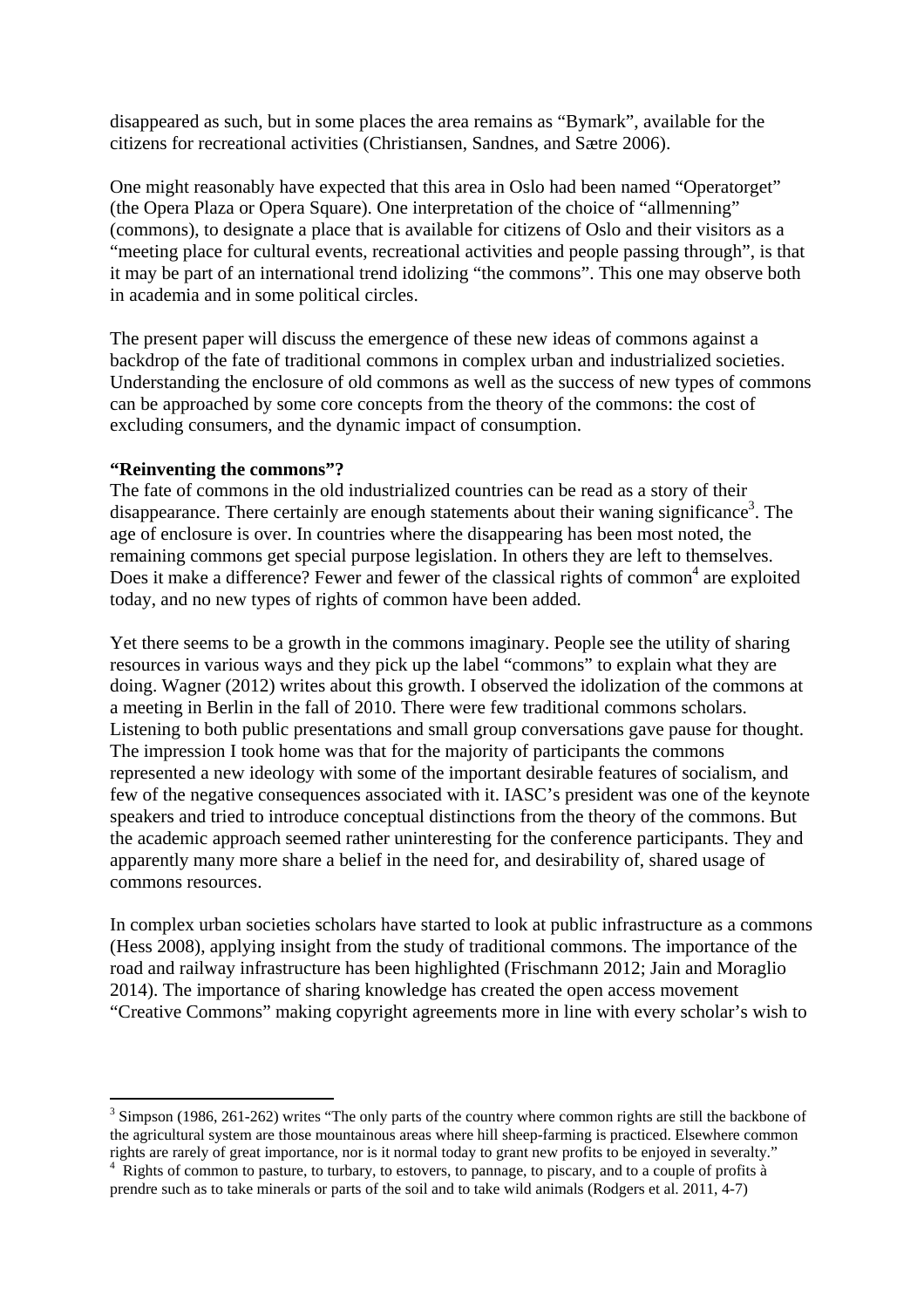be read and have access to what others have written (Hess and Ostrom  $2007$ )<sup>5</sup>. In the same direction we find studies of "cultural commons" (Bertacchini et al. 2012). Property rights to, and management of the radio spectrum has been studied as a form of commons (Berge and Kranakis 2011), and so have microbial commons (Dedeurwaerdere 2010), protection of nature (Zachrisson 2009; Lawrence, Molteno, and Butterworth 2009), the atmosphere (Paavola 2008), the oceans (Holt 1992), and other global commons (Buck 1998).

However, the theoretical approach to "new commons" is different from the approach that names urban squares as commons, or organize sharing of academic works. The growth of "commons" as a kind of ideological explanation for promoting the sharing of resources deserves its own study alongside the study of the organisations that actually call themselves commons. In both cases a few insights from the commons theory might help avoiding some of the possible errors and improve on our understanding of the complicated link between believing and doing.

## **Theoretical background**

"*A commons is a resource shared by a group where the resource is vulnerable to enclosure, overuse and social dilemmas. Unlike a public good, it requires management and protection in order to sustain it*" (Hess 2008, 37).

One point of departure for discussing commons is a resource shared by a group. What counts as a resource is defined by the knowledge and technology that is able to produce or provide something that people want, starting out with the something we identify as the resource. That which we want from the resource we shall call a good. Resources of a commons are also vulnerable to enclosure, overuse and social dilemmas. Hence a commons also comprise an institutional infrastructure including people committed to values furthering sustainable resource exploitation and in most cases also a group benefitting from the resource (the good). This group is usually charged with the duty to protect the reproduction of the good. Traditionally the bearers of the institution and the group of beneficiaries are the same. In resource systems larger than those a traditional community (rural or urban as the case may be) can exploit, we see that these two groups are separated. Does this make a difference?

One key concept in understanding this is the legal authority and technological feasibility of excluding any particular person that wants part of the good. The allocation of authority to exclude and the cost of exclusion determine the form of detailed rules needed to control harvesting of the good and ensure its reproduction.

The other aspect to understand is the characteristic of the good that is provided by the resource system. The traditional goods of traditional commons are of a kind where one person's enjoyment of the good makes it impossible for another person to enjoy the same unit of good. There is competition (or rivalry) in the appropriation of utility from the good. One may also say that the goods provided by the resource system are subtractable. But many types of goods do not display the characteristic of subtractability in appropriation of utility. Goods that one intends to safeguard in protected areas are usually non-subtractable.

 $<sup>5</sup>$  There is today a kind of struggle between the open access movement and the traditional enclosing of the</sup> research results commons. Publishing houses are fighting to retain their profits from public investments in research.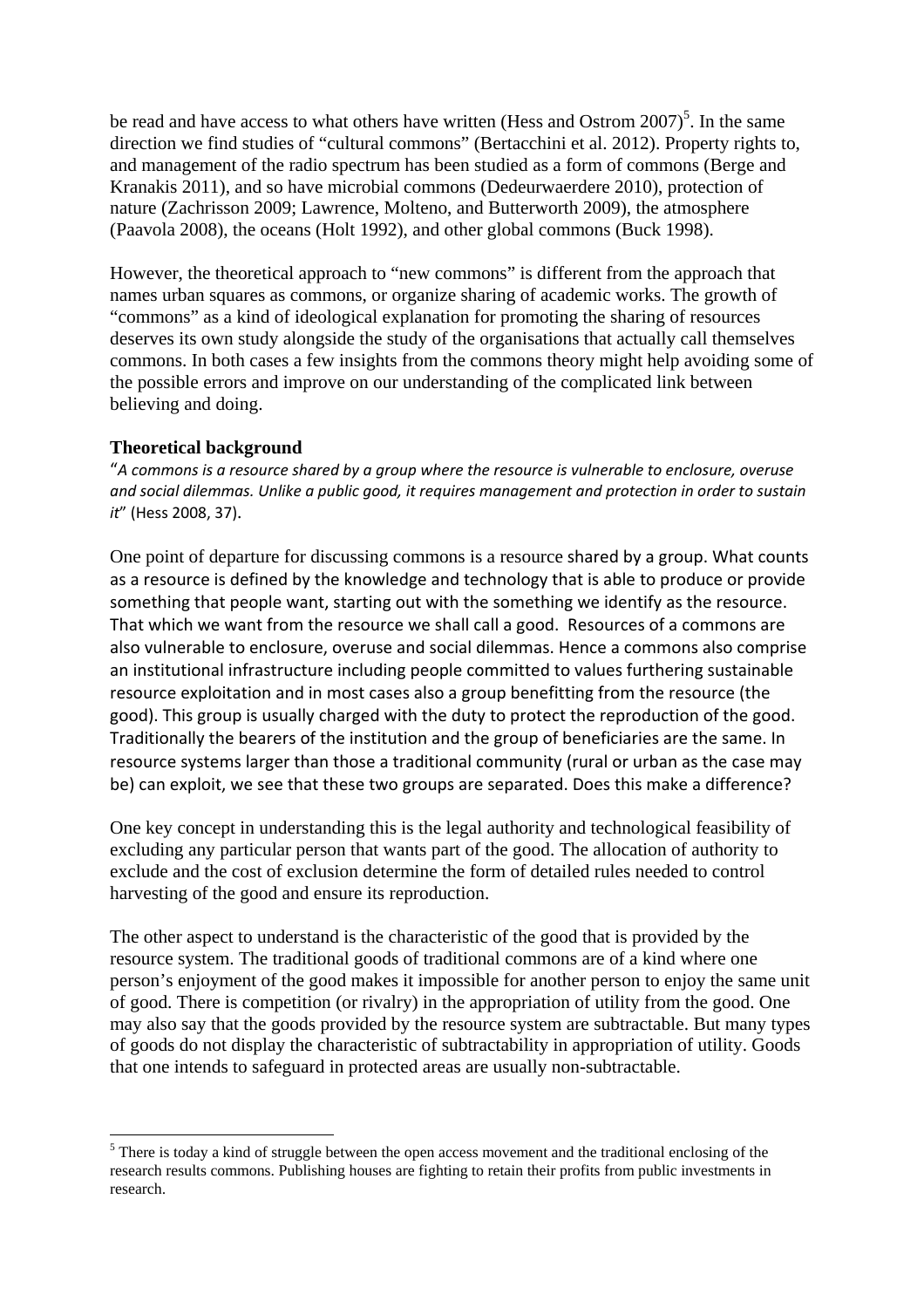Ostrom and Ostrom (1977)'s classification of goods according to these distinctions provides four types of resources.

| resource is      | appropriators are:<br>excludable | non-excludable                           |
|------------------|----------------------------------|------------------------------------------|
| subtractable     | <b>PRIVATE</b>                   | <b>COMMON POOL/</b><br><b>POSITIONAL</b> |
| non-subtractable | CLUB/<br><b>TOLL</b>             | <b>PUBLIC</b>                            |

Table 1 Typology of goods

Source: Adapted from Ostrom and Ostrom (1977).

Private and public goods are well known. Private goods are excludable and have rivalry in consumption. These are the ordinary consumer goods which one can buy in a market. Public goods are non-excludable and have non-rivalry in consumption. The nature of the pure public good is such that if the good is produced at all, it will be available to all whether they pay for it or not. If NATO is able to protect one country, all countries will be protected. This is so because there is no way of, either theoretically or practically, excluding any person or province from the protection. The realization that this was the case for an important class of goods, and the concomitant free rider problem in collective action (Olson 1965), led to important theoretical developments for public policy (Cornes and Sandler 1986; Sandler 1992).

This definition of public goods means that there are just three ways a public good can appear. A public good (or bad) may

1) appear by itself as natural phenomena (e.g. a beautiful sunset or a violent storm), or it may 2) appear as a byproduct (unintended consequence or externality) from other social processes (e.g. solidarity or anomie), or it may

3) appear because everyone (or at least enough people) contributes voluntarily or by force (taxation) to its production.

This definition of pure public goods also implies that they are not welfare goods. They are delivered to the citizen at their full price, collected by the general tax.

Those goods which are neither pure public goods, nor pure private goods, used to be called impure public goods. Goods which are excludable and at least partly non-rival in consumption have been called club goods (Cornes and Sandler 1986) or toll goods (Ostrom and Ostrom 1977; Ostrom 2005). Partly non-rival means that the initial situation is one of non-rivalry. It can be called a club good because of the nature of the exclusion mechanism. The exclusion mechanism is like a boundary. You can partake of the club goods once you are within the boundary. Once you are inside the boundary the good has the character of a pure public good. As long as the number of members in the club is below "the carrying capacity" of the club, the club good is available to all. But as the number of members increase, crowding will lead either to deteriorating quality of the good or competition for access to the good. It is worth emphasizing the necessity for members to enter and use the club. Unlike pure public goods, club goods have a voluntary element in so far as it requires an intentional act by the consumer to appropriate the good.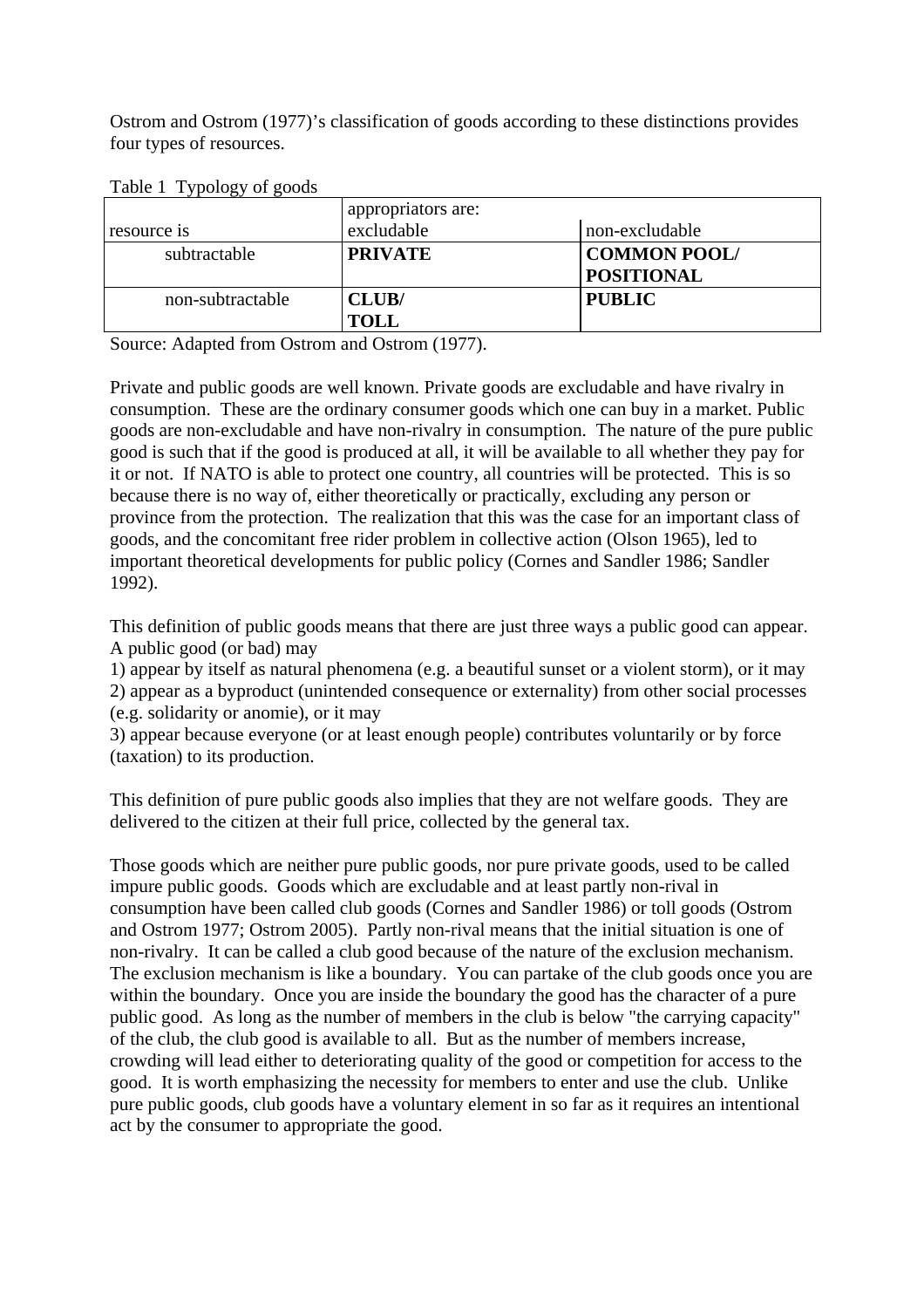Goods with rivalry in benefits, and where the consumer is at least partly non-excludable, are not, like club goods, explicitly labelled by Cornes and Sandler (1986) but might perhaps have called them "impure private goods". They were labelled common pool goods by (Ostrom and Ostrom 1977). Hirsch (1976)'s discussion of the non-excludable aspects of status goods and location in urban societies suggest "positional goods" as one type of common pool goods. Partial non-excludability means that the situation usually is considered to be one of excludability, but may under certain circumstances approach one of non-excludability. Nonexcludability may, however, be more pervasive also for some aspects of private goods than one commonly is led to believe. At the outset the positional good, in a technical sense, is a pure private good. But during its consumption something happens to make it something else or something more. 6 It becomes a symbol in the status competition (see (Veblen [1899] 1976; Fallers [1954] 1966; Bourdieu [1979] 1984; [1989] 1996).<sup>7</sup>

It should be emphasized that the four types of goods are analytical categories. Most real world goods are joint products where aspects of more than one type of good may be found. If carrying capacity is the key concept of clubs, queues or waiting times are the key to positional goods (and bads). Both may be discussed as forms of crowding effects. Once crowding occurs there is rivalry in consumption and some kind of regulation is needed to protect the good. But the negative utility from crowding propagates differently for the two types. This means that the rules of management have to be different. There are also important differences between common pool resources and positional goods. Over-exploitation of common pool resources leads to scarcity of the good for all requiring an exclusion mechanism before the resource is destroyed. The rivalry in appropriation of positional goods creates queues as a rationing mechanism. Complications arise as we realize that the same material aspect of the world may hold values of all types.

Natural resources can usefully be divided into:

- The specific material resources embedded in the ground, attached to the ground, or flowing over the ground and
- Eco-system services such as water control, disaster mitigation, local climate control, biodiversity, etc.

Traditional commons have exclusively been concerned with the goods that could be obtained from exploiting specific material resources. The modern concern with eco-system services have led to the creation of organisations and regulations of designated protected areas that arguably can be called commons. The goods that the protected areas are protecting are ecosystem services and biodiversity aspects of nature. These goods are pure public goods or club goods. National level institutions are managing these goods for the benefit of the national population. As such it may be seen as a (national) commons. But within the protected areas

<sup>&</sup>lt;sup>6</sup> The relative attractiveness of various locations is translated into prices which then clears the queues for the various locations. Those willing and able to pay the most get the most attractive locations. Those with the least ability to pay get the least attractive locations. A housing lot has a position in the overall positional economy. No one can opt out of this. Similarly the latest fashion in for example clothing (or cars or ideas or...) divides the total population into those adopting early and those adopting late - or never.

 $7$  Granovetter and Soong (1986) investigate consumer interactions in the consumption of private goods and identify a "forward bandwagon effect" if someone buys a product because others already have it, and a "reverse bandwagon effect" if someone stops buying because too many people have bought it. These are precisely the processes Hirsch (1976) associated with the positional economy of urban land ownership. In their extreme form, where consumption of the good only or primarily serves to promote status, we find the processes represented in the potlatch ceremony of some primitive peoples as well as the phenomena in modern society Veblen ([1899] 1976) describes as "conspicuous waste" and "conspicuous consumption".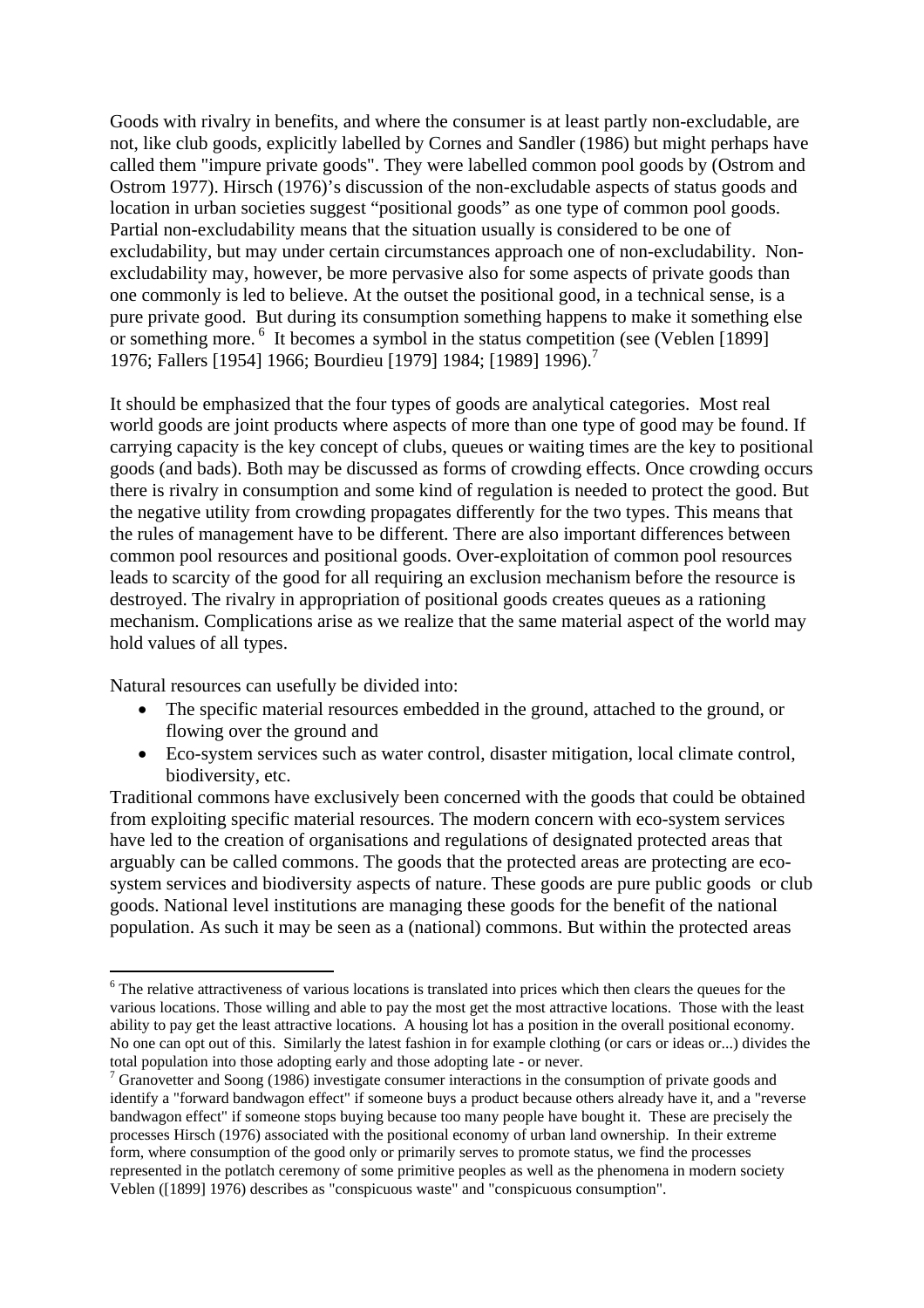there are also traditional goods that may or may not be exploited by traditional commoners. One may picture the goods of the new commons as an overlay upon the old goods that used to be exploited within the same areas.

The regulations protecting the public goods (biodiversity) and club goods (eco-system services) provided by the protected area may seem reasonable in relation to the exploitation done by the traditional commoners. But for the traditional commoners it is experienced as just one more friction in the economic system. Over time it will add to the many other forces that contributing to the slow disappearance of traditional commons.

Resources and institutions governing their exploitation have to be discussed jointly simply because the "nature of the good" found in the resource (is it a pure public good, a club good, a common pool good or a pure private good – or a mixture?) must be understood in order to design the institutional set-up if the resource governance in one way or another shall produce results where governance makes a difference. New environmental commons are created to govern goods that are non-subtractable and non-excludable. This means that the problems of free-riding in provision and consumption that lie at the core of common pool resource governance do not exist. The problems of governance of public and club goods emerge from their existence as top-level aspects of existing goods and materialize as a need for negotiating an agreement with stakeholders with established rights in the old style goods whether these rights originate as rights of common or otherwise.

In governance of the new commons one important part of the institutional setup is the possibility for handling conflicts between the appropriators of the new goods and those exploiting the old goods (Armitage 2007). This is where co-management might have a mission (Carlsson and Berkes 2005). Just blocking off the exploitation of traditional goods to create or maintain new ones is to create conflicts. Adaptive management to maintain the public good in the face of environmental change is a different task from maintaining a working relation across the divide between appropriators of the new and the old goods. Adaptive co-management is a very interesting approach (Armitage et al. 2008; Bown, Gray, and Stead 2013; Sandström and Rova 2009; Berkes 2009).

#### **Some observations on rights of common in Norway**

In Norway the commons of old comprise sea and mountains as well as forests and ordinary waste lands. Market forces reaching into the forest commons ( $15<sup>th</sup>$  to  $17<sup>th</sup>$  centuries) and new technology enabling fishermen to catch much more fish than before (late  $20<sup>th</sup>$  century) have both triggered processes that might be interpreted as tragedies of the commons. The right to harvest forest and the right to fish have in the aftermath tended to be individualized, or enclosed if you will. But any causal link between overharvesting and the enclosure is at least complex and contingent.

In a judgement of the Supreme Court of Norway from 23 October 2013 (HR-2013-02200-P) an administrative regulation from 2005 awarding a company fishing quotas without time limit was accepted as valid and could not in a new regulation from 2007 be given a time limit without violating the constitutional prohibition on making rules apply retroactive. One may see this as a sign that the enclosure of the fishing rights in Norwegian waters has come a long way since 1989 when the cod fisheries collapsed leading in 1990 to the introduction of fishing quotas tied to particular fishing vessels. Enclosure, Norwegian style, is a slow long term process rather than an abrupt shift in the system of rights. Berge and Haugset (2013) provide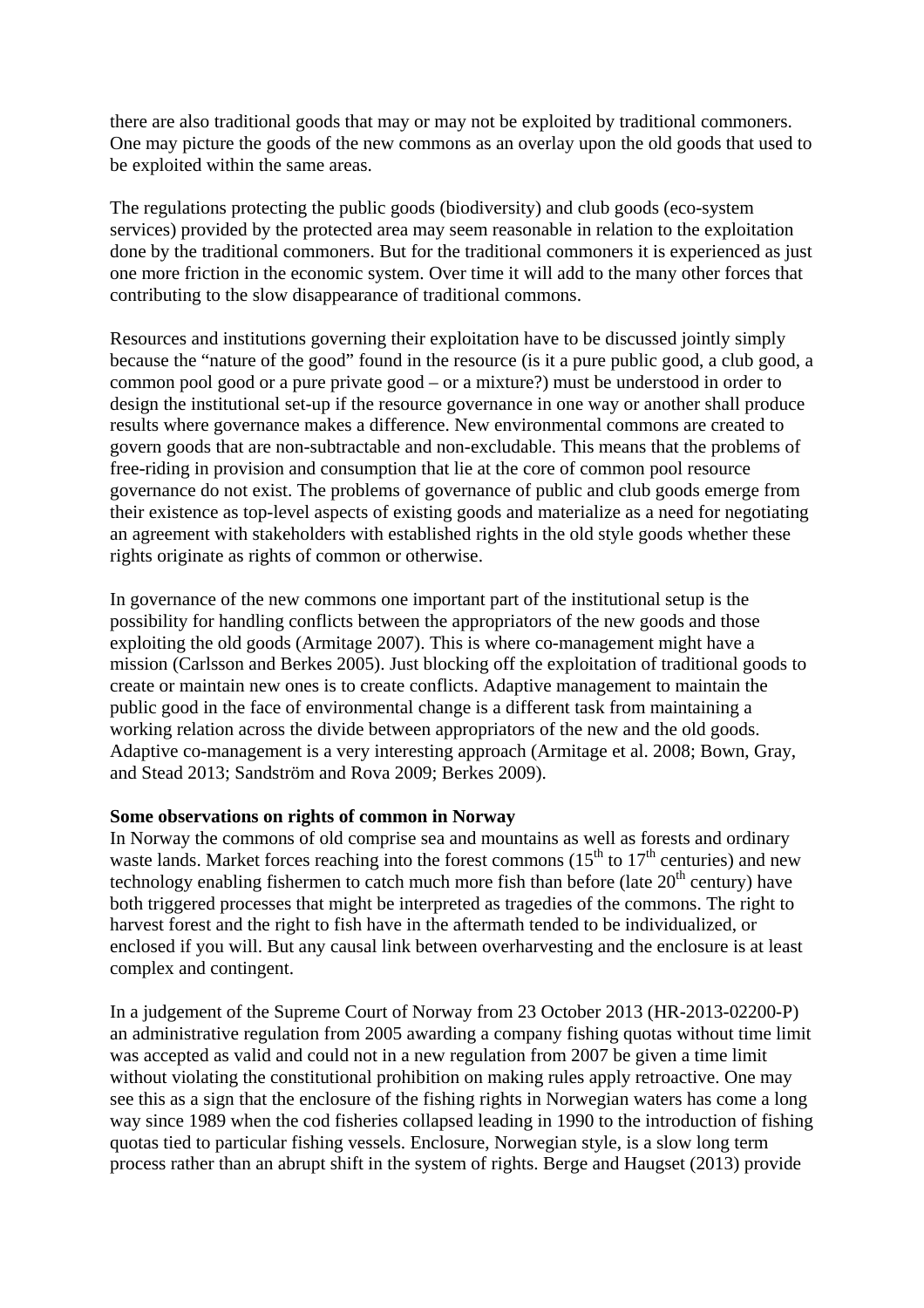details on one case where rights of common have disappeared from those commons that in the 1863 legislation were defined as "private commons".

Eythórsson (2008) provides interesting details from the enclosure of fisheries. He writes about the coastal fishers of Finnmark and their struggle to keep the fjord fishery as a commons for the local fishers. They failed in this, and for many reasons. The ethnic identity of the local fishers as Saami, the lack of understanding of the fjord ecosystems among marine biologists, and the strong position of the of the Norwegian Fishermen's Association in the design and implementation of regulations, as well as the invasion of harp seals and the red king crab can all be seen to contribute to the deep crisis of the  $1990s<sup>8</sup>$ . Both in the ministry and in the Norwegian Fishermen's Association there were strong opposition to proposals for delegation of regulatory authority to local bodies. But the introduction of the valuable red king crab and the very profitable fishery on this species has made it possible to approach a kind of local fishermen's commons. One may speculate that the lack of established interest groups around this fishery as well as the push from the Saami Parliament whose powers were growing during this period may be part of the explanation for this. There is no doubt that the general trend in the sea is towards enclosure. This goes on despite the fact that the Norwegian state is formal owner of the sea surface, the sea bottom and the fish resources.

Fish farming may be seen as part of this enclosure process. The state as owner of the sea areas leases these to fish farms and collects fees for this, resulting in a de facto privatization of former "open access" areas. At the same time the owners of the permission to run fish farm (concession) has changed from local entrepreneurs to large scale national companies.

On land the enclosure process has a longer history and proceeds at a slower pace. But interestingly enough, apparently the privatization of established rights of common may continue despite judgements to the contrary of the Supreme Court and established facts of long-time use (Berge and Haugset 2013).

The individualization of ownership we see in fishery, fish farming, and in the exploitation of traditional rights of common on land have a counterpoint in the large scale landscape and nature protection processes designed to exclude unwanted human activity within the protected areas. Today this means excluding local people as well as large scale commercial operators. The intended beneficiaries are the current and future population of Norway, based on a general idea about enhancing their welfare. The goods protected are public goods and sometimes club goods. Everybody profits equally from the reproduction of these goods. Hence funding of the necessary effort can be done by the general tax fund of the Norwegian state. The common pool goods that local commoners traditionally have exploited have been managed by the commoners in a sustainable way for a long time. This can go on, but new ways of exploiting these resources and newly discovered resources worry the national nature protection bureaucracy. New ways will have to be approved by the bureaucracy. Seen from the local population's perspective they feel excluded from new ways of exploiting the commons. In 2004 the Norwegian Parliament resolved to make it easier for local entrepreneurs to exploit the protected areas. As of 2013 this seems to have come to nothing (Fedreheim 2013). Protected areas are available for commercial exploitation only in theory.

The open access policy for salt water fisheries resulted in declining resources for local coastal fishermen in Finnmark. Efforts to create a preferential position for the local fjord fishers in

<sup>&</sup>lt;sup>8</sup> For a summary in English see Broderstad and Eythórsson (2014).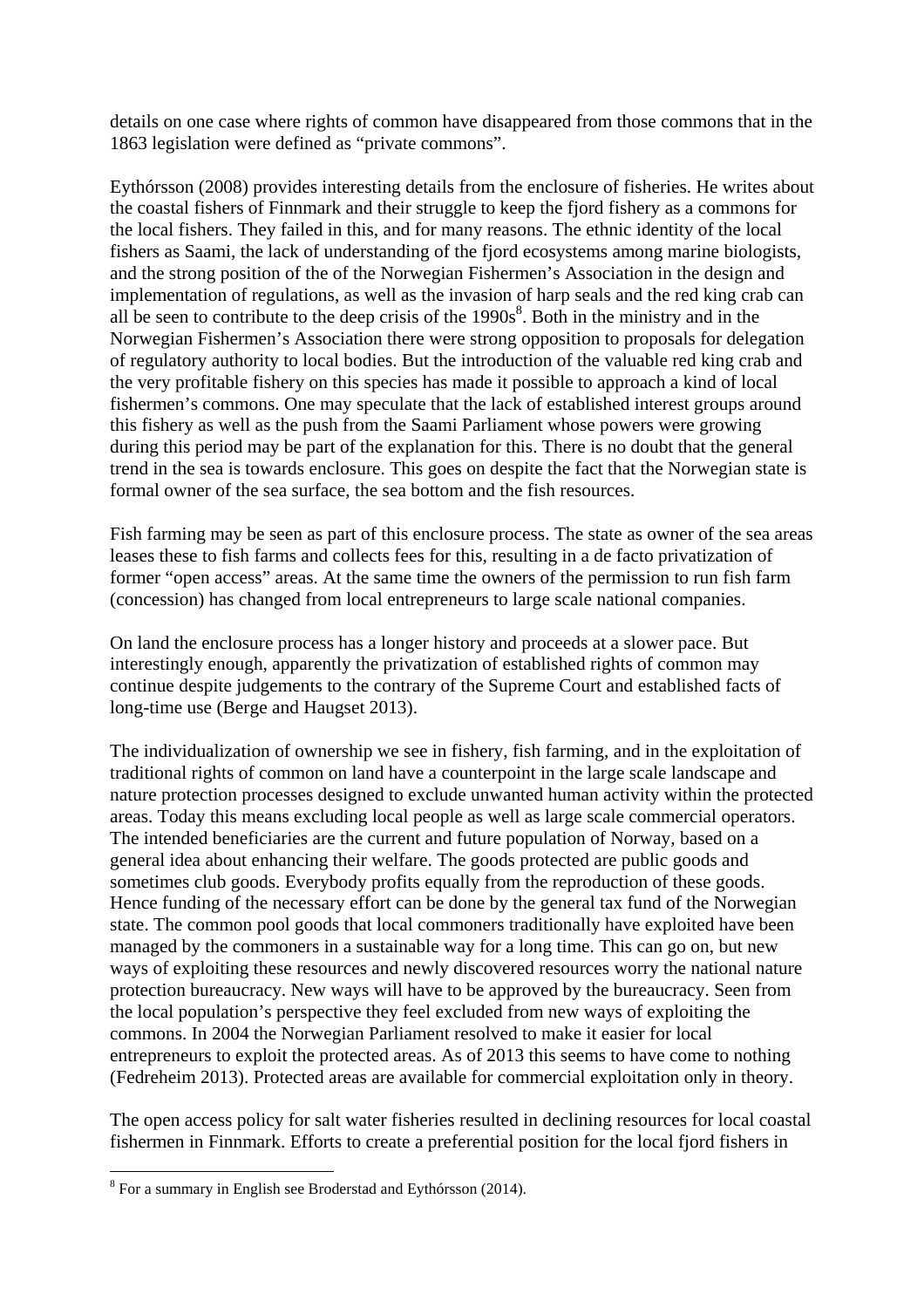access to local fish resources came to nothing for a long time despite pressure from both below (the Saami organisations) and above (the political leaders of the Ministry of Fisheries<sup>9</sup>). One might guess that the fisheries bureaucracies found it contrary to their ideas about justice and customary procedures.

The ability of bureaucracies to resist clear political decisions in the exploitation of protected areas and in the management of fisheries is a fact of life in complex modern polities. Sometimes it is an advantage for all, but as we see here, sometimes it will be to the detriment of what we think of as traditional commoners.

Can we learn anything useful from history? There are some reasons for not looking for lessons in history. One is that the organisations created today govern goods of very different characteristics than those of traditional commons. Very frequently new organisations are designed to care for pure public goods or very large scale club goods. The processes that sustain their reproduction are very different from the traditional common pool goods. Another reason is that the organisation has to be created at a scale above the local community, often also at a scale above the state. But exactly how do new public goods resources relate to older private goods or common pool goods resources<sup>10</sup> when both are found on land and both are called commons?

## **Trends in the development of the commons**

For traditional commons the trend in Norway is for declining exploitation by individual commoners while the exploitation by organised businesses, usually owned and organised by the commoners or by the state, is steady or increasing. Sometimes this process implies transfer of control from local entities to larger scale public bodies or public companies.

In England and Wales as well as in Japan it appears to be the same.

Rodgers et al. (2011) explore environmental governance on common land. While the commons as an important element in the rural economy has been declining, they find it far from extinct. They also record the same tension as seen in Norway between the public interests in protected landscapes and the private interests in customary exploitation. But arguably the private interests have a stronger legal position than in Norway. The public regulations have to be more sensitive to local conditions.

In Japan Murota and Takeshita (2013) by and large find that exploitation of traditional commons (iriai) is declining and rights are in some cases privatized. But the processes are different from those observed in Norway and England. The formal powers regulating the exploitation are local governments interfering in the commons through the system of property wards that was the outcome of struggles over a local government reform from 1889. The property wards provided funding for public infrastructure. But de facto it was the individual land users who found ways of joint exploitation to everybody's advantage (continuing the iriai system). This caused customs to be a strong source for legal adjudication as conflicts arose. The duality of property ward and iriai was a working polycentric system with a dual power structure. But urbanization and industrialisation has caused a process of scaling up of local governments creating new regulatory bodies for the property wards with less knowledge of the customary ways of the iriai. Mergers of municipalities have proven a threat to the functioning and legitimacy of the property wards. At the same time declining use of the

<sup>&</sup>lt;sup>9</sup> Since 1. January 2014 "The Ministry of Trade, Industry and Fisheries".

<sup>&</sup>lt;sup>10</sup> See contributions in Murota and Takeshita (2013) and Rodgers et al. (2011).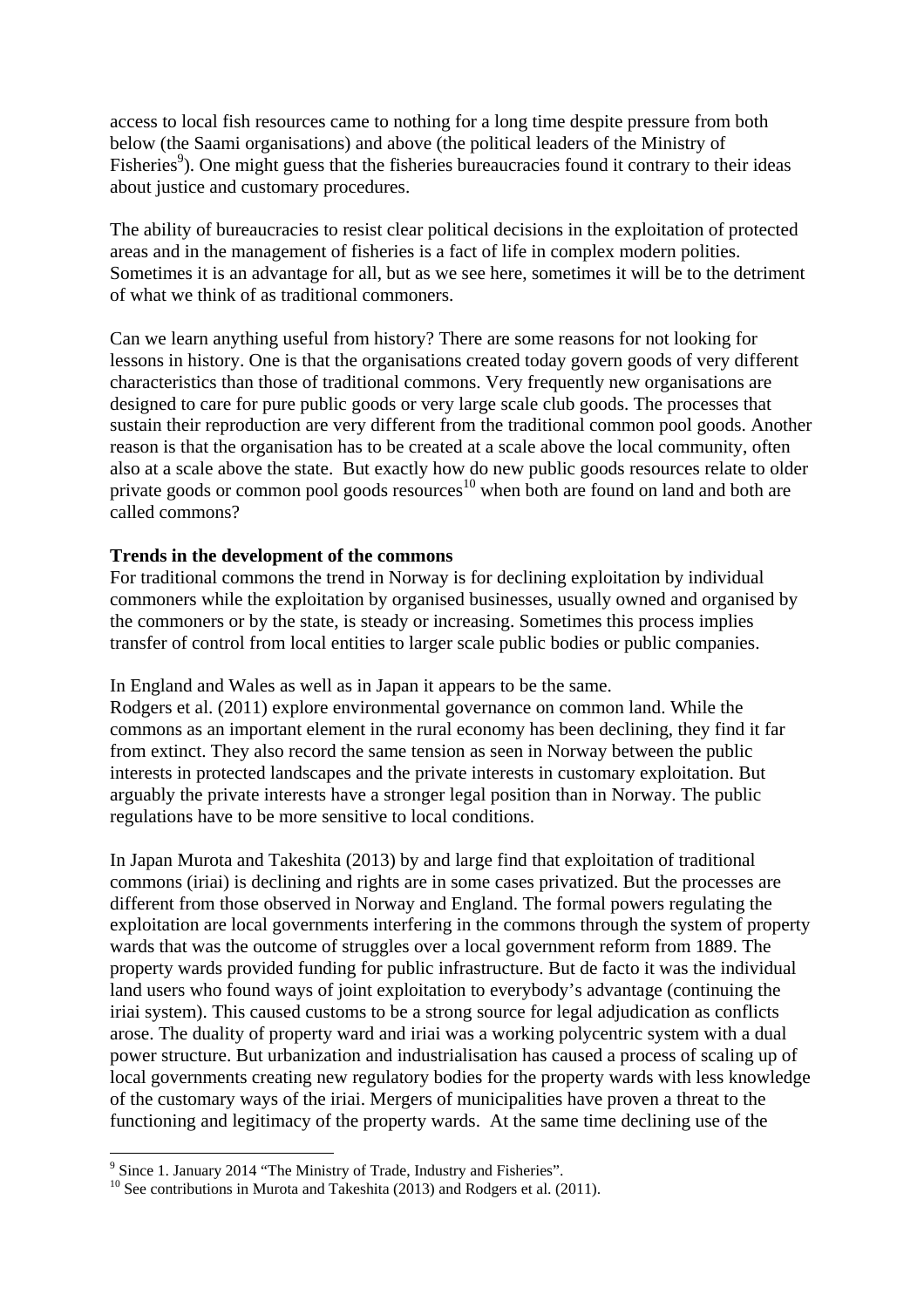commons from fewer villagers, failed government forest policies, and increasing attention to environmental protection created new conditions for the commoners requiring new responses. The various strategies for adapting were not all successful and many commons have disappeared. Much has transformed into municipal property. In some cases local groups of volunteers have intervened to maintain aspects of the traditional commons that lack of use threatened to destroy, transforming the old style commons into some kind of recreational club (Shimada).

Takatsu in Murota and Takeshita (2013, 303-331) tells about a development in the shopping district centred around Kurokabe Corporation in Nagahama City that arguably can be analysed as the emergence of a new commons $\frac{1}{1}$ . The revitalization of the city centre required customers (the resource). How do you attract customers? To attract customers the commoners (the shop keepers of the district) went after what I have become used to call "signature products". Signature products are the antithesis to mass products. Signature products are one of a kind bearing the marks of its maker, the signature of its maker.

|               | Material                | Immaterial             |
|---------------|-------------------------|------------------------|
| Signature     | Artisanal products      | Art performance        |
| Mass-produced | <b>Factory products</b> | Internet entertainment |

A shopping district may be seen as "an ecology" of active shops, dead shops, and shops growing up. Customers come to harvest from the ecology.

The shop keepers can also be seen as a club. They create local public goods that all can enjoy if they are members, including a pool of customers. Some of the local goods are in nature positive externalities, some are negative. And sometimes one may find free-riding members of such clubs. This perspective does not explicitly include customers. But part of the positive externalities is the increase in customers that comes from the joint attractiveness that competing shops generate. This may also be called network externalities.

Analyzing the transformation of a shopping district in the perspective of commons provides interesting perspectives on urban regeneration. If the end result in fact is an active and sustainable commons cannot be determined a priory, and is probably weakly related to what they prefer to call themselves.

The trend towards using the "commons" as a designation for that which one believes should be for common benefit within the community has not sparked many studies. Without more studies it will be difficult to guess about developments or implications either in general or for the established commons.

# **Concluding**

The reduction of or disappearance of the medieval commons should not be lamented per se. But by forgetting about the old commons we forgot about the reasons for developing this amazing legal technology in the first place. The many enclosures simplified the landscape and disentangled the interdependence of interests and resources. But the simple landscape of dominium plenum did not last. Even before the turning point around 1850 large groups of people with stakes in the landscape appeared on the political scene and demanded their share of the values there. The enclosures had not managed to disentangle forever the multiplicity of

<sup>&</sup>lt;sup>11</sup> This is reminds me of Foster (2011, 104)'s discussion of Business Improvement Districts ("BIDs").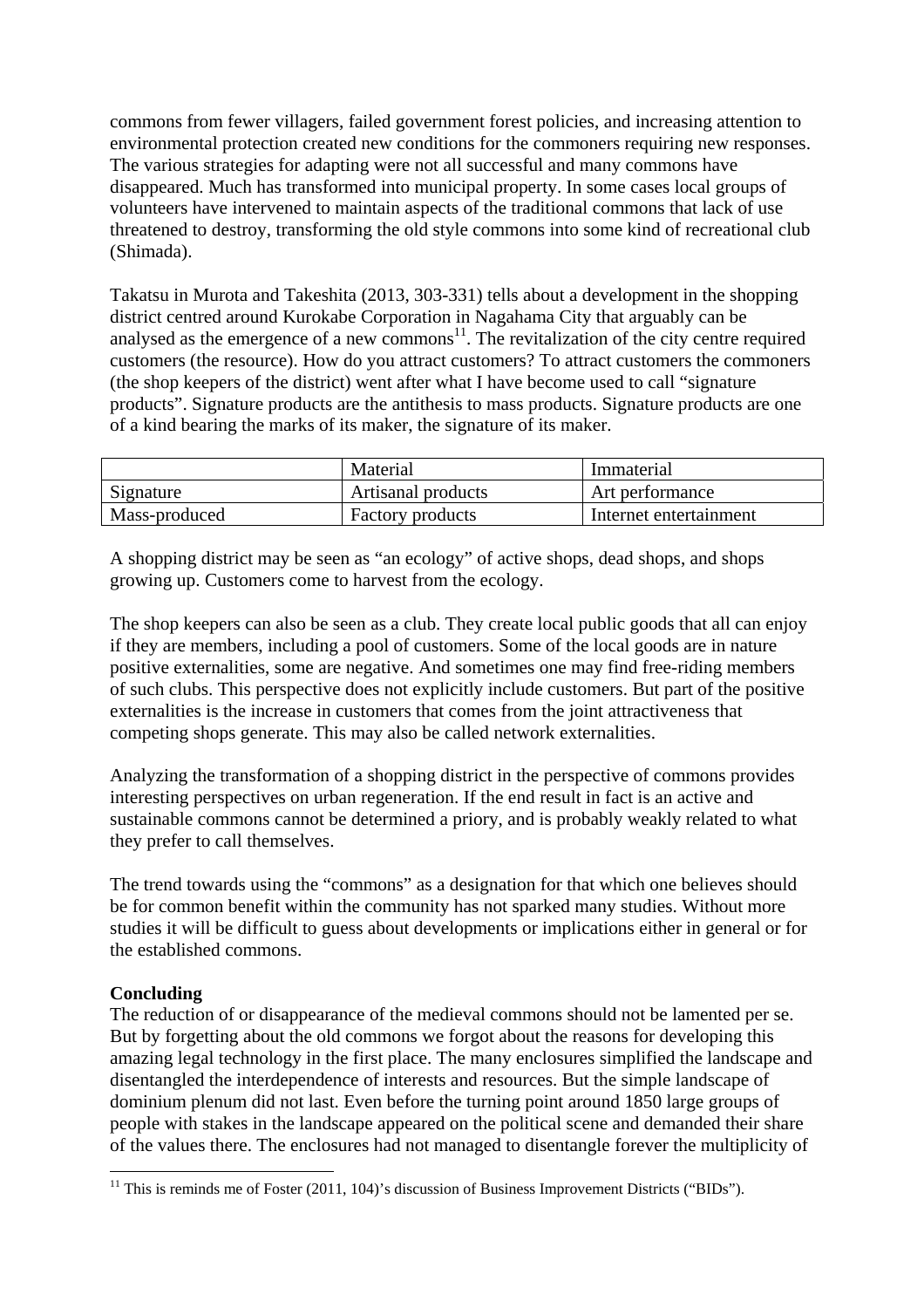partly interdependent users and partly interdependent resources. By the 1920s a new course in land use regulations pointed to the contemporary system of tenure.

Since the 1920se the drivers of change have been the advent of new concerns rooted in the interests of urban populations for access to nature and the protection of biodiversity, and the public health concerns about pollution and environmental degradation. The commons have reappeared but with new names. Today they are the lands of the National Trust, and the National Parks. They are seen in the parks in the cities and the green belts around them. They are admired as world heritage sites.

Property rights have to be renegotiated continuously as society and culture change. In doing so the level of specification of rights tends to grow. The greater specification allows problems to be solved. The solutions to old problems fade into the taken for granted and new problems take centre stage. The dominium plenum solution to internalising the externalities could not accommodate the more complex world of modern democracies.

Owning and exploiting resources in common or jointly is an old problem. Only recently have scholars realized that the problems of free-riding in provision and consumption, well known from the study of traditional commons, return in new guises in modern industrial societies. Technology (radio waves, internet) and knowledge (biodiversity, ecosystem services) produce goods that require collective action in agreeing on common rules for efficient provision, sustainable exploitation, and just distribution. The new goods do not replace the old ones provided by nature (forest, pasture, wildlife), but appear as layered on top or beside the old goods. This reality creates a more complex problem of governance.

If we can see no continuity between the old well working commons and the new commons appearing in complex urban societies, the commons as a social and legal reality will have to be reinvented by trial and error. Fortunately the scholarly study of the new and old commons promise better approaches.

**\***<br>\*\*\*\*\*\*\*\*\*\*\*\*\*\*\*\*\*\*\*\*\*\*\*\*\*

#### **References:**

- Armitage, Derek. 2007. Governance and the Commons in a Multi‐Level World. *International Journal of the Commons* 2 (1):7‐32.
- Armitage, Derek R., Ryan Plummer, Fikret Berkes, Robert I. Arthur, Anthony T. Charles, Iain J. Davidson‐Hunt, Alan P. Diduck, Nancy C. Doubleday, Derek S. Johnson, Melissa Marschke, Patrick McConney, Evelyn W. Pinkerton, and Eva K. Wollenberg. 2008. Adaptive comanagement for social–ecological complexity. *Frontiers in Ecology and the Environment* 7 (2):95‐102.
- Berge, Erling, and Anne Sigrid Haugset. 2013. Local ideas about rights of common in the context of a historical transformation from commons to private property. http://www.umb.no/statisk/clts/clts\_wp13\_2013.pdf
- Berge, Erling, and Eda Kranakis. 2011. Technology‐dependent commons: The radio spectrum. *International Journal of the Commons* 5 (1):86‐91.
- Berge, Erling, Gaku Mitsumata, and Daisaku Shimada, eds. 2011. *Legislation on commons (Statsallmenning/ Bygdeallmenning) in Norway*. AAS: Centre for Land Tenure Studies, Norwegian University of Life Sciences.
- Berkes, Fikret. 2009. Evolution of co‐management: Role of knowledge generation, bridging organizations and social learning. *Journal of Environmental Management* 90 (5):1692‐1702.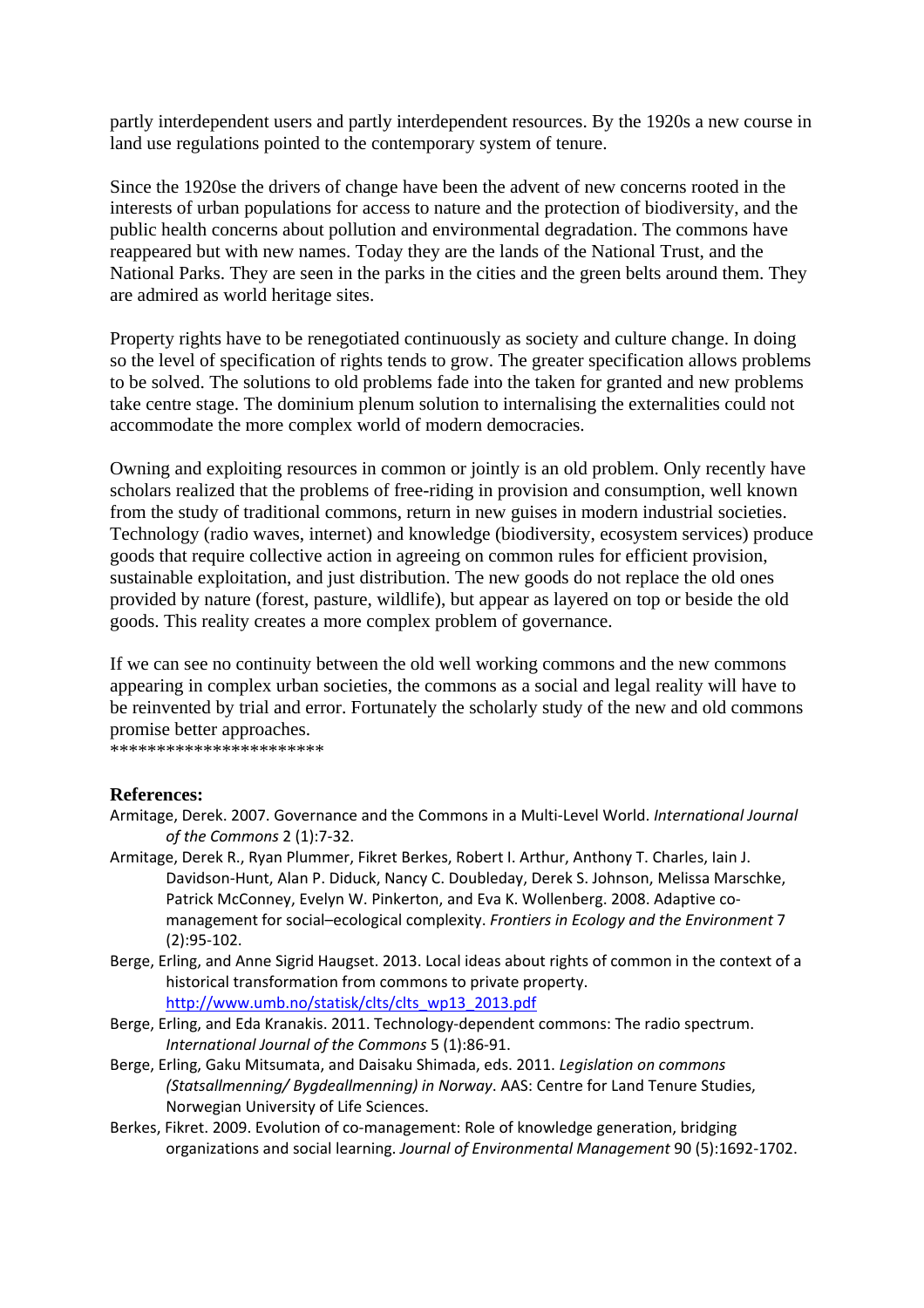- Bertacchini, Enrico, Giangiacomo Bravo, Massimo Marrelli, and Walter Santagata, eds. 2012. *Cultural commons: a new perspective on the production and evolution of cultures*. Cheltenham, UK: Edward Elgar.
- Bourdieu, Pierre. [1979] 1984. *Distinction. A social critique of the judgement of taste*. Translated by R. Nice. London: Routledge.
- Bourdieu, Pierre. [1989] 1996. *The State Nobility: Elite Schools in the Field of Power*. Cambridge: Polity Press.
- Bown, Natalie K., Tim S. Gray, and Selina M. Stead. 2013. Co‐management and adaptive co‐ management: Two modes of governance in a Honduran marine protected area. *Marine Policy* 39 (0):128‐134.
- Broderstad, Else Grete, and Einar Eythórsson. 2014. Resilient communities? Collapse and recovery of a social‐ecological system in Arctic Norway. *Ecology and Society* 19 (3).
- Buck, Susan. 1998. *The Global Commons. An Introduction*. Washington D.C.: Island Press.
- Carlsson, Lars, and Fikret Berkes. 2005. Co‐management: concepts and methodological implications. *Journal of Environmental Management* 75 (1):65‐76.
- Christiansen, Per R., Jørn Sandnes, and Ole‐Johan Sætre. 2006. *Fra takmark til byens grønne lunge*. Trondheim: Tapir akademisk forlag.
- Cornes, Richard, and Todd Sandler. 1986. *The Theory of Externalities, Public Goods, and Club Goods*. Cambridge: Cambridge University Press.
- Dedeurwaerdere, Tom. 2010. Self‐governance and international regulation of the global microbial commons: Introduction to the special issue on the microbial commons. *International Journal of the Commons* 4 (1):390‐403.
- Eythórsson, Einar. 2008. *Sjøsamene og kampen om fjordressursene*. Karasjok: CálliidLágádus.
- Fallers, Lloyd A. [1954] 1966. A Note on the "Trickle Effect". In *Class, Status, and Power*, edited by R. Bendix and S. M. Lipset, 141‐148. New York: The Free Press. Original edition, Public Opinion Quarterly, 18:314‐321.
- Fedreheim, Gunn Elin. 2013. Value creation on Norway's green gold: an analysis of policy formulation and implementation in the field of nature conservation. Ph. D. dissertation, Faculty of social science (sociology), Universitetet i Nordland, Bodø.
- Foster, Sheila. 2011. Collective Action and the Urban Commons. *notre dame law review* 87:57‐133.
- Frischmann, Brett M. 2012. *Infrastructure: the social value of shared resources*. New York: Oxford University Press.
- Granovetter, Mark, and Roland Soong. 1986. Threshold Models of Interpersonal Effects in Consumer Demand. *Journal of Economic Behavior and Organization* 7 (1):83‐99.
- Hess, Charlotte. 2008. Mapping the New Commons. *SSRN eLibrary*.
- Hess, Charlotte, and Elinor Ostrom. 2007. *Understanding knowledge as a commons: from theory to practice*. Cambridge, MA: MIT Press.
- Hirsch, Fred. 1976. *Social limits to growth*. Cambridge, MA: Harvard University Press.
- Holt, Sidney. 1992. Wildlife in the Ocean Commons: Whales and Other Beasts. Paper read at Inequality and the Commons, the Third Biennial Conference of the International Association for the Study of Common Property, September 17‐19, 1992, at Washington DC.
- Jain, Angela, and Massimo Moraglio. 2014. Struggling for the use of urban streets: preliminary (historical) comparison between European and Indian cities. *International Journal of the Commons* 8 (2):(forthcoming).
- Lawrence, Anna, Star Molteno, and Tom Butterworth. 2009. Community wildlife sites in Oxfordshire: an exploration of ecological and social meanings for green spaces. *International Journal of the Commons* 4 (1):122‐141.
- Murota, Takeshi, and Ken Takeshita, eds. 2013. *Local Commons and Democratic Environmental Governance*. Tokyo: United Nations University Press.
- Olson, Mancur. 1965. *The Logic of Collective Action. Public Goods and the Theory of Groups*. Cambridge: Harvard University Press.
- Ostrom, Elinor. 2005. *Understanding Institutional Diversity*. Princeton: Princeton University Press.